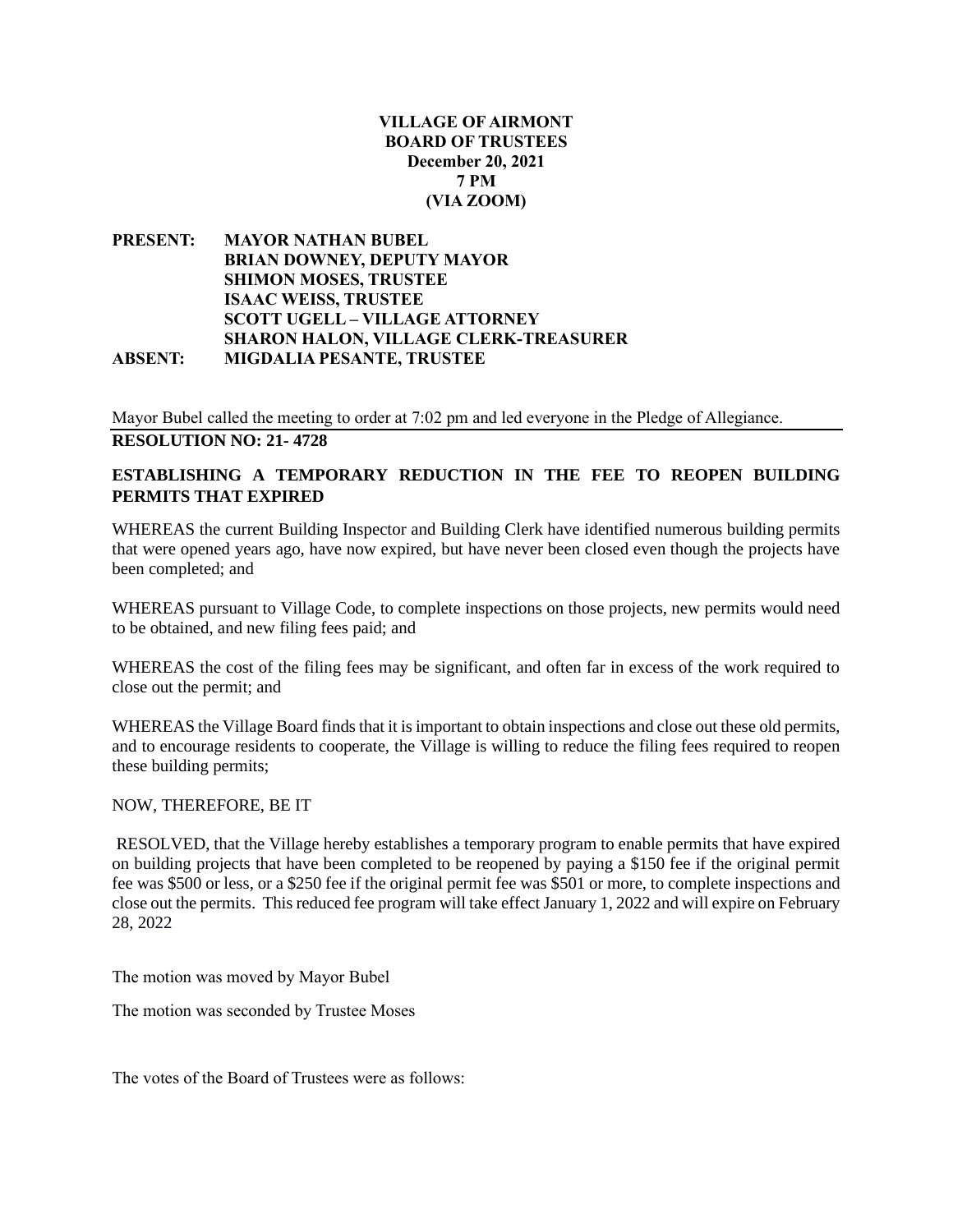| <b>NAME</b>  | <b>YES</b> | N <sub>O</sub> | <b>NOT VOTING</b> | <b>ABSENT</b> |
|--------------|------------|----------------|-------------------|---------------|
| Weiss        | X          |                |                   |               |
| Moses        | X          |                |                   |               |
| Pesante      |            |                |                   | X             |
| Downey       | X          |                |                   |               |
| <b>Bubel</b> | X          |                |                   |               |

Mayor Bubel declared the motion carried and directed the Village Clerk to file same.

### **RESOLUTION NO: 21-4729**

### **AUTHORIZING THE VILLAGE TO PURCHASE 4 TIRES FROM MENDY'S MOBILE TIRES FOR THE VILLAGE BUILDING INSPECTOR'S VEHICLE IN THE AMOUNT OF \$770.00**

The motion was moved by Mayor Bubel The motion was seconded by Deputy Mayor Downey

The votes of the Board of Trustees were as follows:

| <b>NAME</b> | YES    | NО | <b>ABSTAIN</b> | <b>ABSENT</b> |
|-------------|--------|----|----------------|---------------|
| Weiss       | x      |    |                |               |
| Moses       |        |    |                |               |
| Pesante     |        |    |                |               |
| Downey      |        |    |                |               |
| Bubel       | v<br>л |    |                |               |

Mayor Bubel declared the motion carried and directed the Village Clerk to file same

#### **RESOLUTION NO: 21-4730**

### **AUTHORIZING GENERAL CODE TO CODIFY AND SUPPLEMENT LEGISLATION ON ECODE WEBSITE IN THE PROPOSED AMOUNT NOT TO EXCEED \$2,050.00**

The motion was moved by Mayor Bubel The motion was seconded by Trustee Weiss

| <b>NAME</b>  | YES | NO | <b>ABSTAIN</b> | <b>ABSENT</b> |
|--------------|-----|----|----------------|---------------|
| Weiss        | x   |    |                |               |
| Moses        | л   |    |                |               |
| Pesante      |     |    |                | л             |
| Downey       | л   |    |                |               |
| <b>Bubel</b> | л   |    |                |               |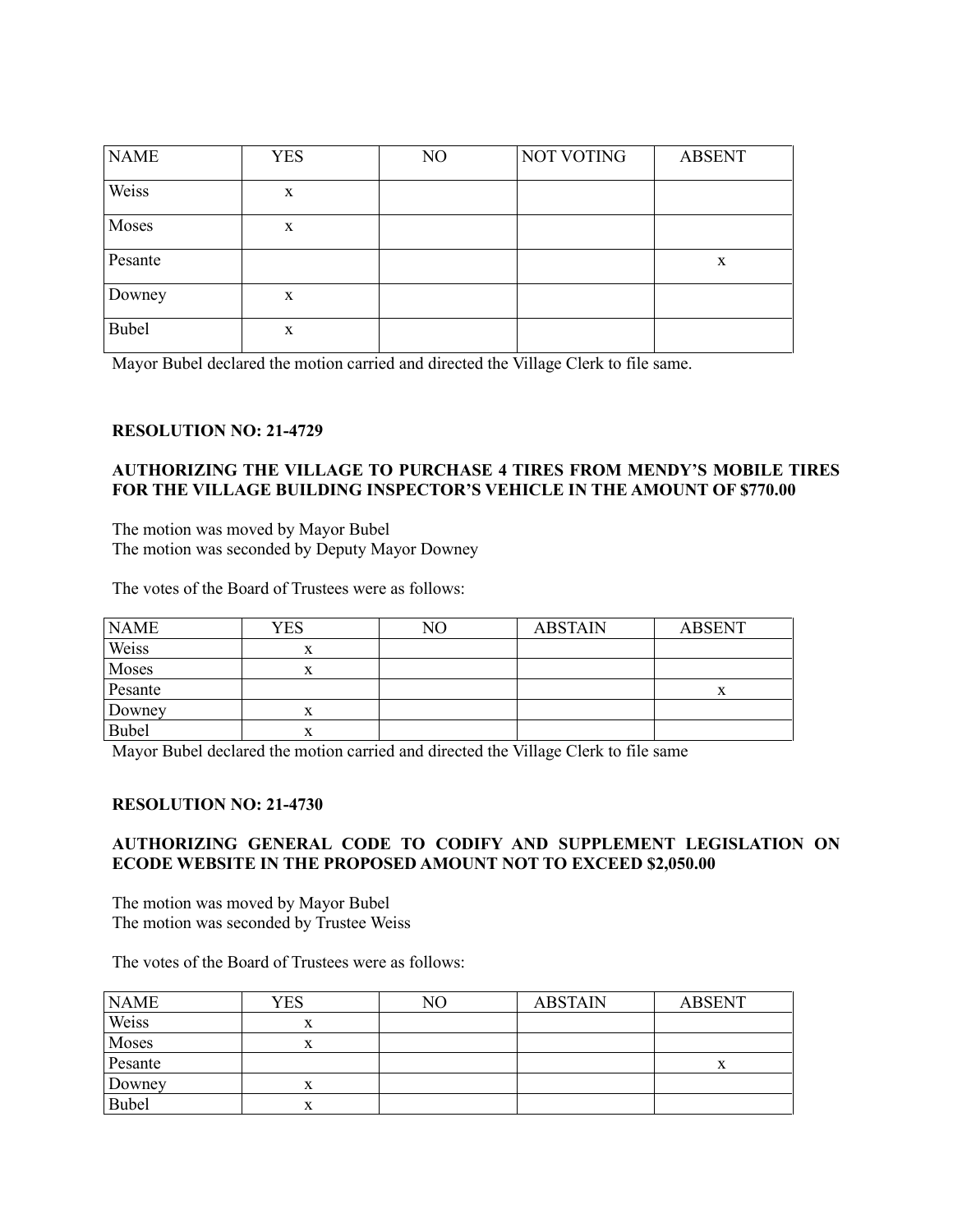Mayor Bubel declared the motion carried and directed the Village Clerk to file same

#### **RESOLUTION NO: 21-4731**

### **AUTHORIZING THE VILLAGE PAY AN ADDITIONAL \$15,116.20 DUE TO ASPHALT ADJUSTMENTS TO TILCON NEW YORK INC AND CAVALIERE INDUSTRIES INC FOR PERFORMING MILLING AND PAVING ROADS: APPLEBLOSSOM COURT, BALANCHINE COURT, FAWN HILL DRIVE, SECTIONS OF NORTH LORNA LANE AND PARK AVE**

The motion was moved by Mayor Bubel The motion was seconded by Trustee Weiss

The votes of the Board of Trustees were as follows:

| <b>NAME</b>  | YES | NО | <b>ABSTAIN</b> | <b>ABSENT</b> |
|--------------|-----|----|----------------|---------------|
| Weiss        |     |    |                |               |
| Moses        |     |    |                |               |
| Pesante      |     |    |                |               |
| Downey       |     |    |                |               |
| <b>Bubel</b> |     |    |                |               |

Mayor Bubel declared the motion carried and directed the Village Clerk to file same

#### **RESOLUTION NO: 21-4732**

### **AUTHORIZING PURCHASE OF CARPET FROM THE RUG STORE FOR VILLAGE HALL IN THE AMOUNT OF \$ \$19,045.00 TO BE REIMBURSED TO THE VILLAGE THROUGH THE DASNY GRANT**

The motion was moved by Mayor Bubel The motion was seconded by Deputy Mayor Downey

The votes of the Board of Trustees were as follows:

| <b>NAME</b>  | YES | NО | <b>ABSTAIN</b> | <b>ABSENT</b> |
|--------------|-----|----|----------------|---------------|
| Weiss        | л   |    |                |               |
| Moses        | л   |    |                |               |
| Pesante      |     |    |                |               |
| Downey       |     |    |                |               |
| <b>Bubel</b> | л   |    |                |               |

Mayor Bubel declared the motion carried and directed the Village Clerk to file same

#### **RESOLUTION NO: 21-4733**

### **AUTHORIZING PURCHASE OF WINDOWS FROM HOME WORX FOR VILLAGE HALL IN THE AMOUNT OF \$ \$39,104.00 TO BE REIMBURSED TO THE VILLAGE THROUGH THE DASNY GRANT**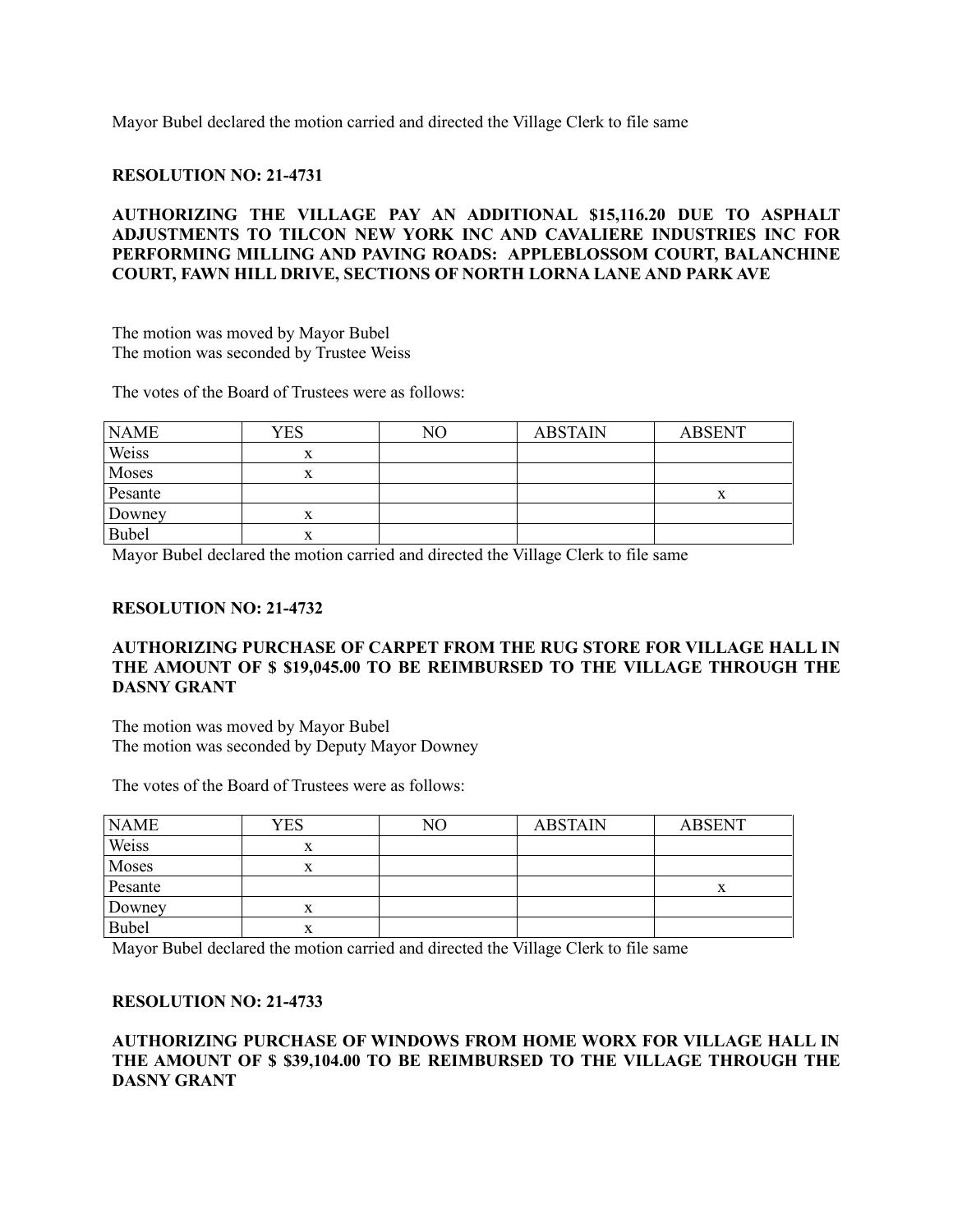### The motion was moved by Mayor Bubel The motion was seconded by Deputy Mayor Downey

The votes of the Board of Trustees were as follows:

| <b>NAME</b>  | YES | NΟ | <b>ABSTAIN</b> | <b>ABSENT</b> |
|--------------|-----|----|----------------|---------------|
| Weiss        |     |    |                |               |
| Moses        |     |    |                |               |
| Pesante      |     |    |                |               |
| Downey       | л   |    |                |               |
| <b>Bubel</b> | л   |    |                |               |

Mayor Bubel declared the motion carried and directed the Village Clerk to file same.

### **RESOLUTION NO: 21-4734**

### **AUTHORIZING PURCHASE OF NEW FRONT DOOR AND INSTALLATION FROM HOME WORX FOR VILLAGE HALL IN THE AMOUNT OF \$ \$13,800.00 TO BE REIMBURSED TO THE VILLAGE THROUGH THE DASNY GRANT**

The motion was moved by Mayor Bubel The motion was seconded by Trustee Weiss

The votes of the Board of Trustees were as follows:

| <b>NAME</b>  | YES | NΟ | <b>ABSTAIN</b> | <b>ABSENT</b> |
|--------------|-----|----|----------------|---------------|
| Weiss        | л   |    |                |               |
| Moses        | л   |    |                |               |
| Pesante      |     |    |                |               |
| Downey       |     |    |                |               |
| <b>Bubel</b> |     |    |                |               |

Mayor Bubel declared the motion carried and directed the Village Clerk to file same.

### **RESOLUTION NO: 21-4735**

### **RESOLUTION APPROVING THE TREASURY ABSTRACTS OF DECEMBER 20, 2021, IN THE AMOUNT OF \$653,926.27**

The motion was moved by Mayor Bubel The motion was seconded by Trustee Moses

| <b>NAME</b>  | YES | NΟ | <b>ABSTAIN</b> | <b>ABSENT</b> |
|--------------|-----|----|----------------|---------------|
| Weiss        | л   |    |                |               |
| Moses        | л   |    |                |               |
| Pesante      |     |    |                | л             |
| Downey       | л   |    |                |               |
| <b>Bubel</b> | x   |    |                |               |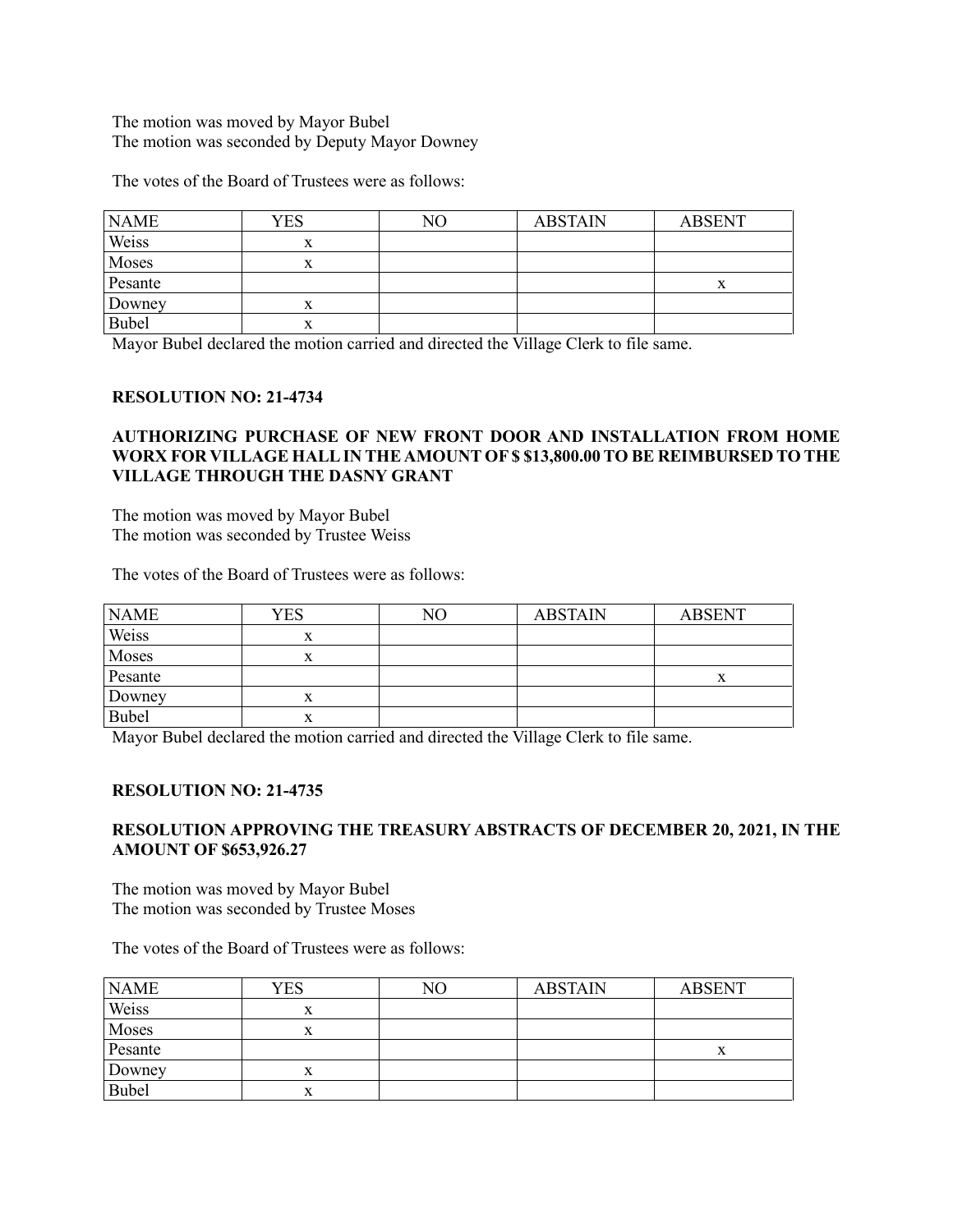Mayor Bubel declared the motion carried and directed the Village Clerk to file same.

## **RESOLUTION NO: 21-4736**

## **RESOLUTION APPROVING THE MINUTES FROM THE BOARD OF TRUSTEES MEETING OF NOVEMBER 22, 2021**

The motion was moved by Mayor Bubel The motion was seconded by Trustee Moses

The votes of the Board of Trustees were as follows:

| <b>NAME</b> | YES | NО | <b>ABSTAIN</b> | <b>ABSENT</b> |
|-------------|-----|----|----------------|---------------|
| Weiss       | x   |    |                |               |
| Moses       | л   |    |                |               |
| Pesante     |     |    |                |               |
| Downey      | x   |    |                |               |
| Bubel       | x   |    |                |               |

Mayor Bubel declared the motion carried and directed the Village Clerk to file same.

### **RESOLUTION NO: 21-4737**

## **RESOLUTION APPROVING THE MINUTES FROM THE BOARD OF TRUSTEES MEETING OF DECEMBER 6, 2021**

The motion was moved by Mayor Bubel The motion was seconded by Trustee Weiss

The votes of the Board of Trustees were as follows:

| YES | NO | <b>ABSTAIN</b> | <b>ABSENT</b> |
|-----|----|----------------|---------------|
|     |    |                |               |
|     |    |                |               |
|     |    |                |               |
| л   |    |                |               |
| A   |    |                |               |
|     |    |                |               |

Mayor Bubel declared the motion carried and directed the Village Clerk to file same.

Discussion

Streetlights on Dawn/Ayre and Iroquis

The mayor directed the village clerk to send out streetlight surveys to property owners near the requested lights.

Hiring a Part Time Clerk to answer FOILS received from CUPON

Trustee Moses brought up hiring a part time clerk to assist the village clerk with FOIL request. The Mayor suggested that the clerk monitor the situation and report back.

Old Business/New Business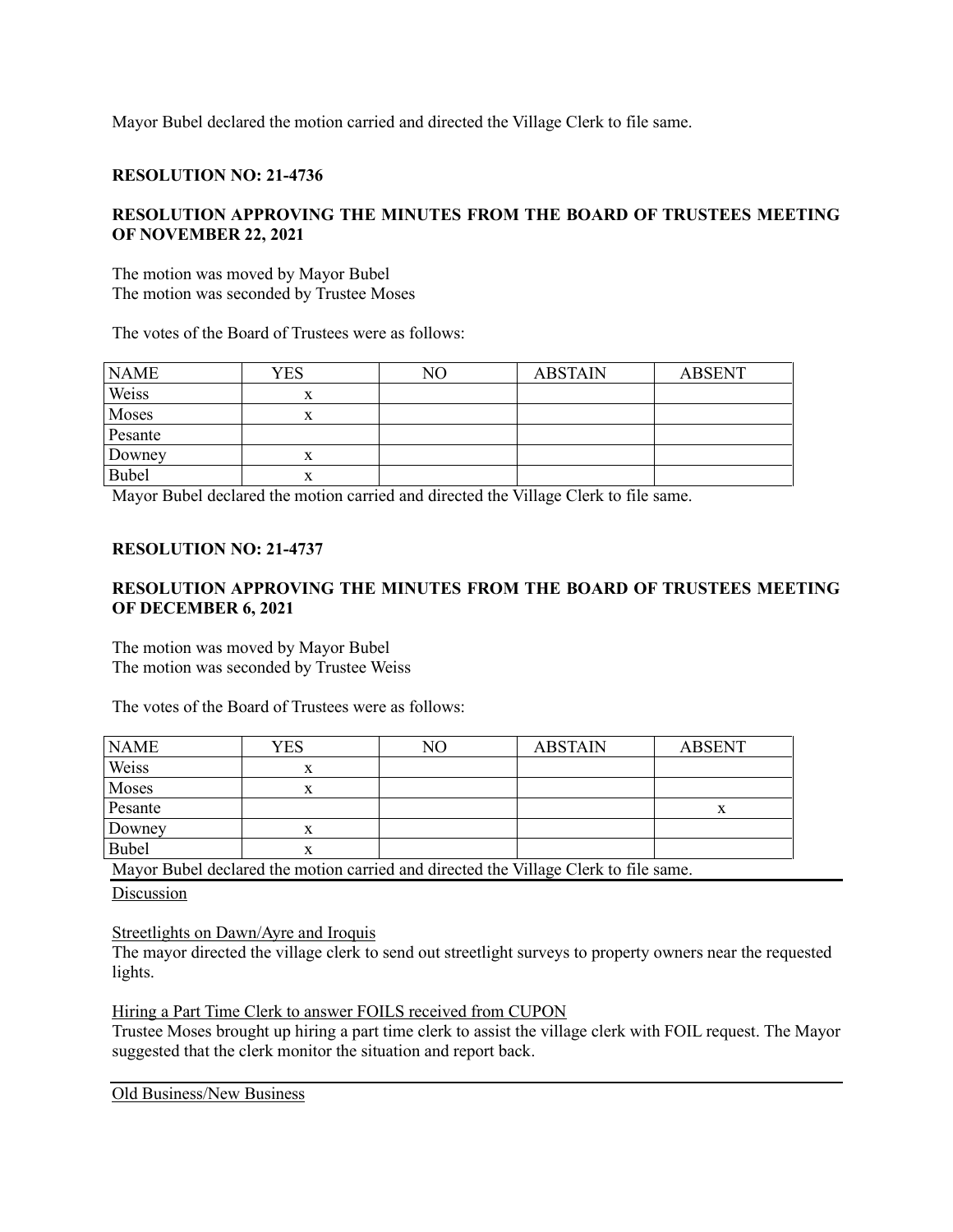## **RESOLUTION NO: 21-4738**

# **RESOLUTION APPOINTING SHARON OSHEROVITZ, RAMAPO TOWN CLERK, AS REGISTRAR OF VITAL STATISTICS FOR THE VILLAGE OF AIRMONT FOR THE PERIOD JANUARY 1, 20222 THROUGH DECEMBER 31, 2023 SO LONG AS SHE REMAINS THE TOWN CLERK OF THE TOWN OF RAMAPO**

Whereas, New York State law requires that the Village appoint a Registrar of Vital Statistics to keep records of births, deaths and marriages in the Village of Airmont, and

Whereas, the Town Clerk of the Town of Ramapo, and her deputies are uniquely suited to handle the duties and functions associated with said position, and

Whereas, the Village of Airmont and a number of other Ramapo Villages has utilized the Ramapo Town Clerk as the Registrar of Vital Statistics since the inception of the Villages,

Now therefore be it resolved, the Board of Trustees of the Village of Airmont hereby appoints Sharon Osherovitz, Town Clerk of the Town of Ramapo, as Registrar of Vital Statistics for the Village of Airmont for the period January 1, 2022 through December 31, 2023, so long as she remains the Town Clerk of the Town of Ramapo.

Be it further resolved that the Mayor is hereby authorized to execute a copy of the notification of appointment of Registrar of Vital Statistics annexed hereto on behalf of the Village of Airmont.

The motion was moved by Mayor Bubel The motion was seconded by Trustee Moses

| <b>NAME</b> | YES | NО | <b>ABSTAIN</b> | <b>ABSENT</b> |
|-------------|-----|----|----------------|---------------|
| Weiss       |     |    |                |               |
| Moses       |     |    |                |               |
| Pesante     |     |    |                |               |
| Downey      |     |    |                |               |
| Bubel       |     |    |                |               |

The votes of the Board of Trustees were as follows:

Mayor Bubel declared the motion carried and directed the Village Clerk to file same.

### **RESOLUTION NO: 21-4739**

### **RESOLUTION APPROVING PLANNING SERVICES PROPOSAL AND HOURLY RATE SCHEDULE RECEIVED FROM FUSCO ENGINEERING DECEMBER 17, 2021**

The motion was moved by Mayor Bubel The motion was seconded by Trustee Moses

| N<br>' ML<br><b>A</b> 14<br>$\overline{\phantom{a}}$ | $\tau \Gamma$<br>ـ<br>◡ | $\tau$<br>⋯ | D | $\overline{ }$ |
|------------------------------------------------------|-------------------------|-------------|---|----------------|
| Weiss<br><b>CLOD</b>                                 | $\lambda$               |             |   |                |